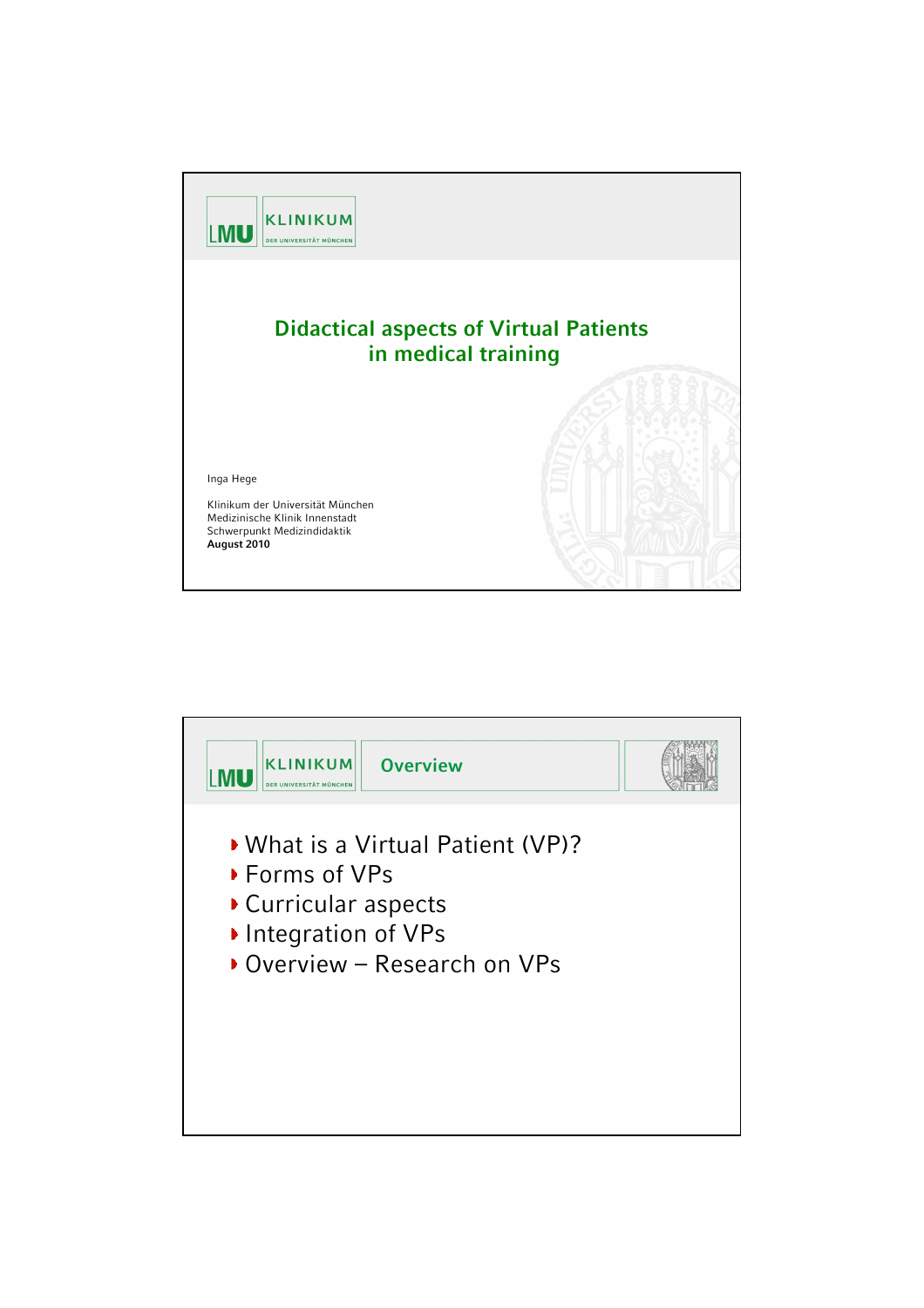

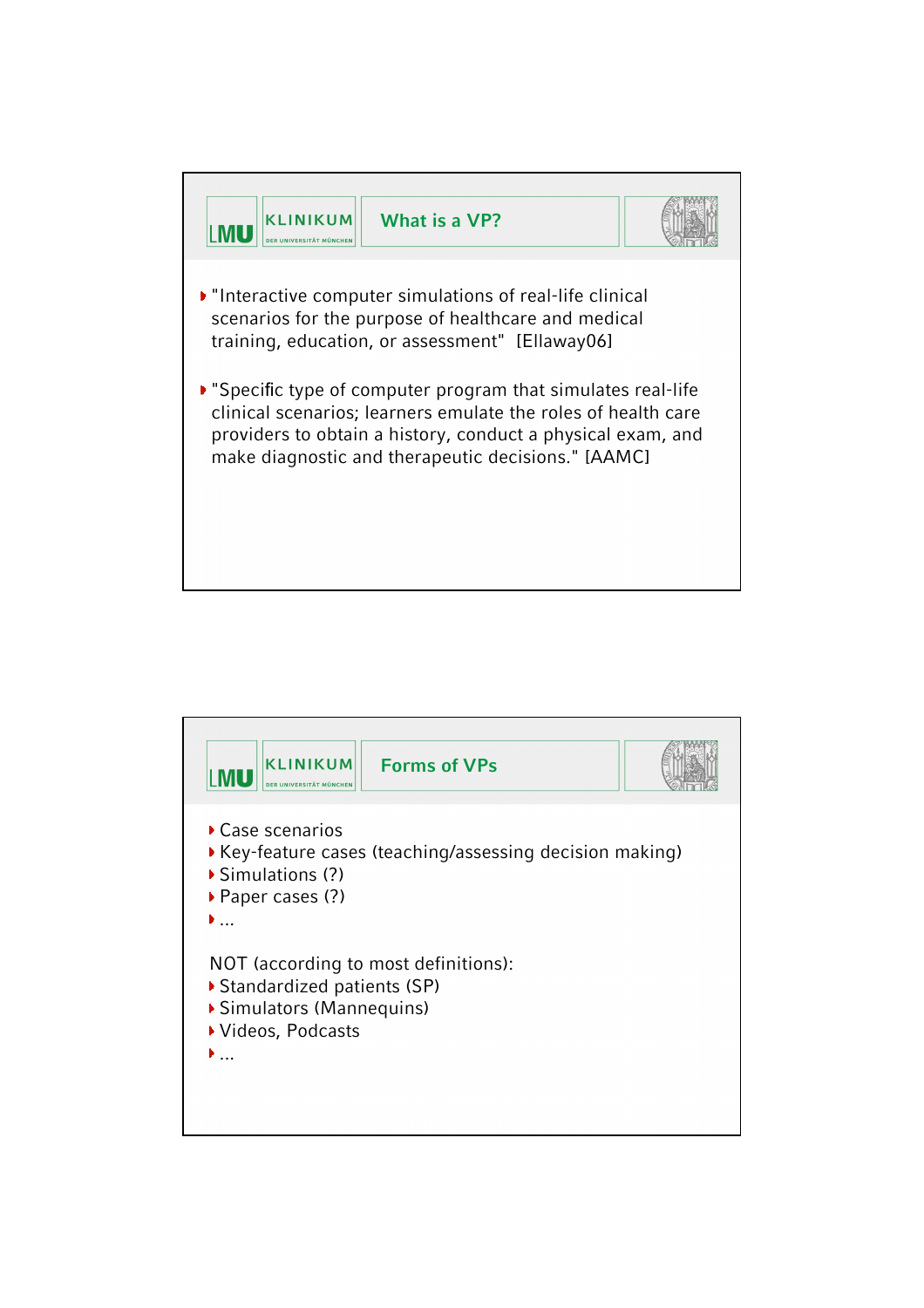

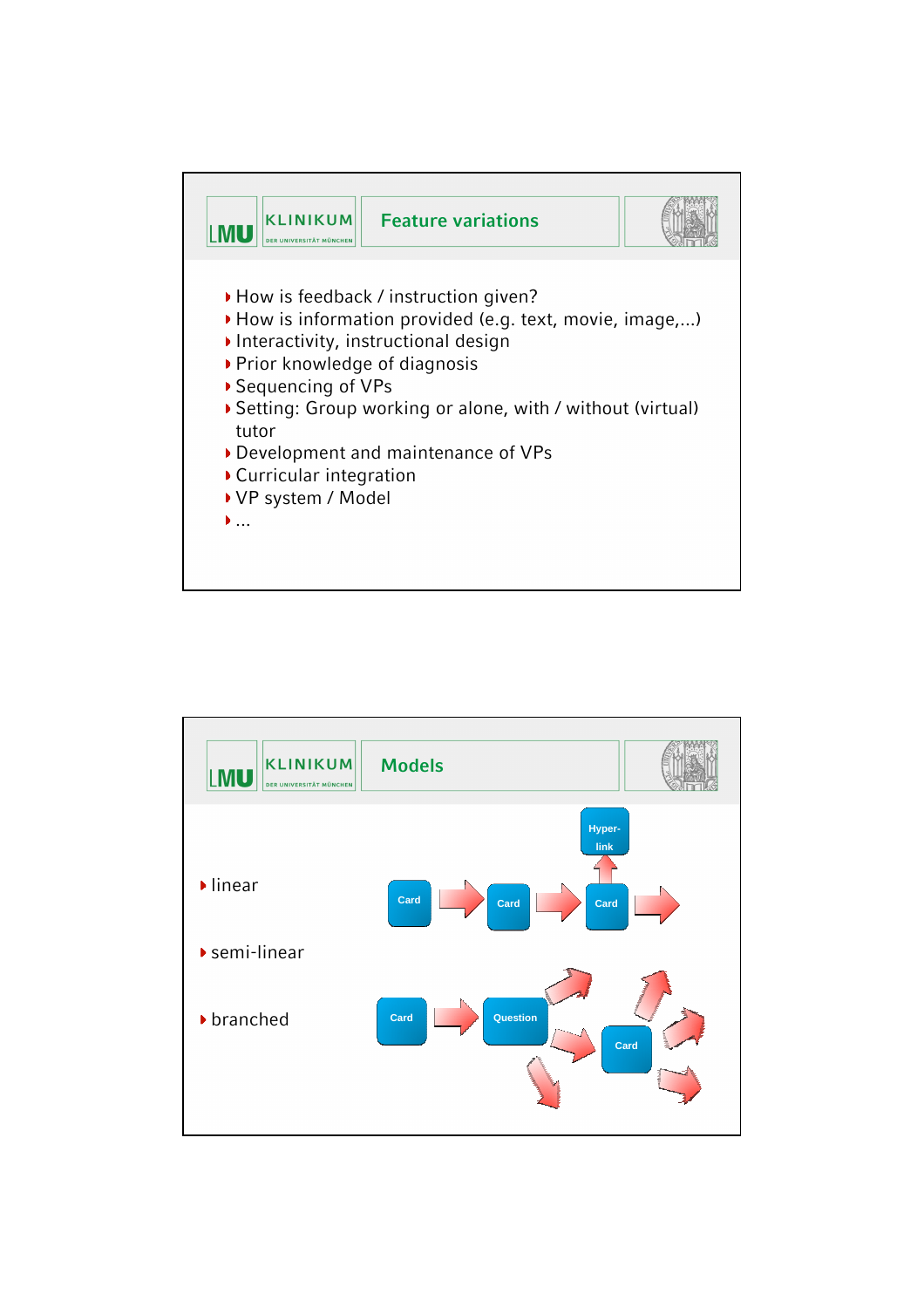| <b>KLINIKUM</b><br><b>LMU</b><br>DER UNIVERSITÄT MÜNCHEN |                                           |
|----------------------------------------------------------|-------------------------------------------|
| <b>Advantages</b>                                        | <b>Disadvantages</b>                      |
| Risk free training                                       | Effort (time, costs) to create and update |
| Documentation                                            | Copyright and data protection issues      |
| Standardization                                          | <b>Technical issues</b>                   |
| Independent of time and place                            |                                           |
|                                                          |                                           |
|                                                          |                                           |
|                                                          |                                           |
|                                                          |                                           |

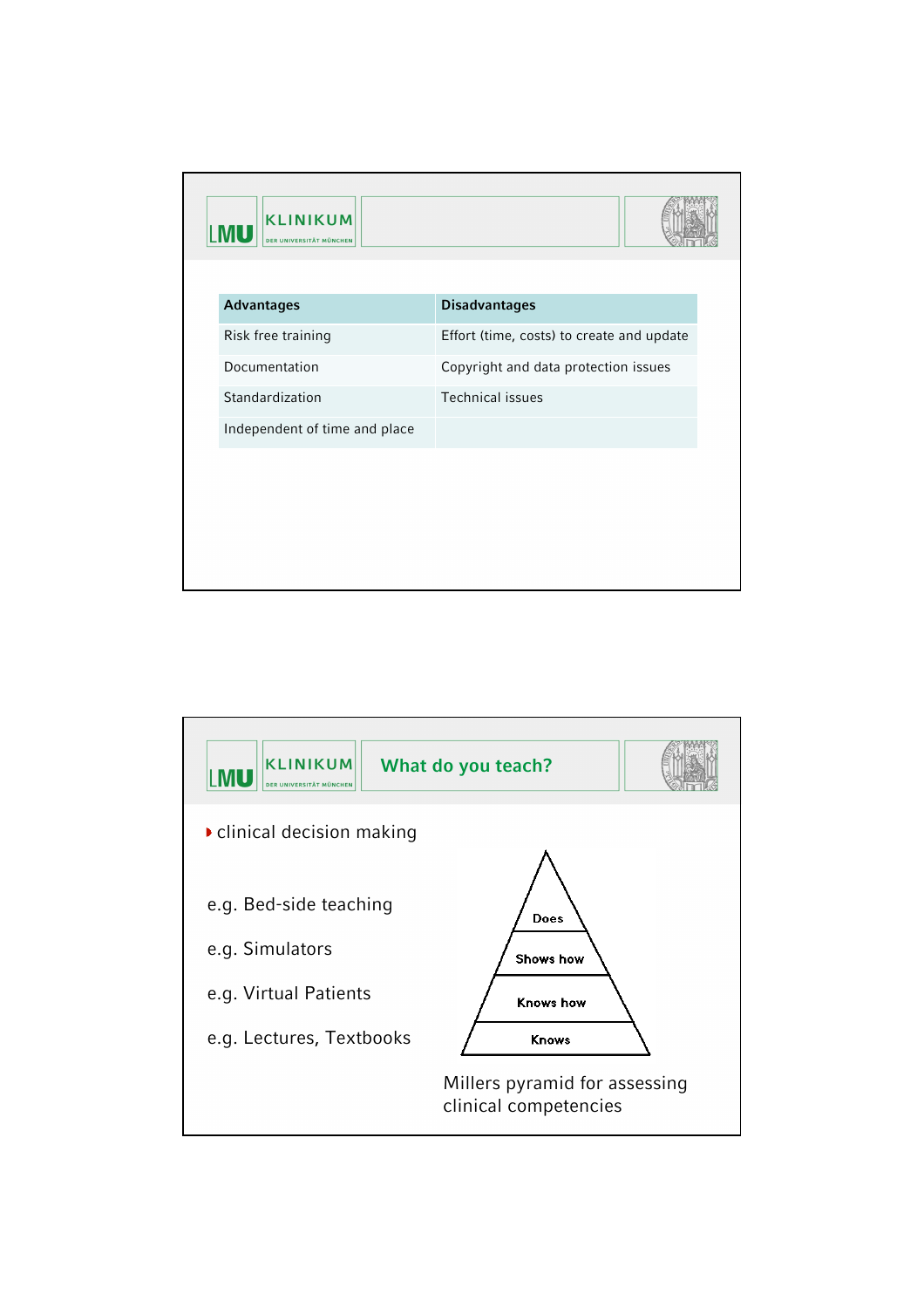

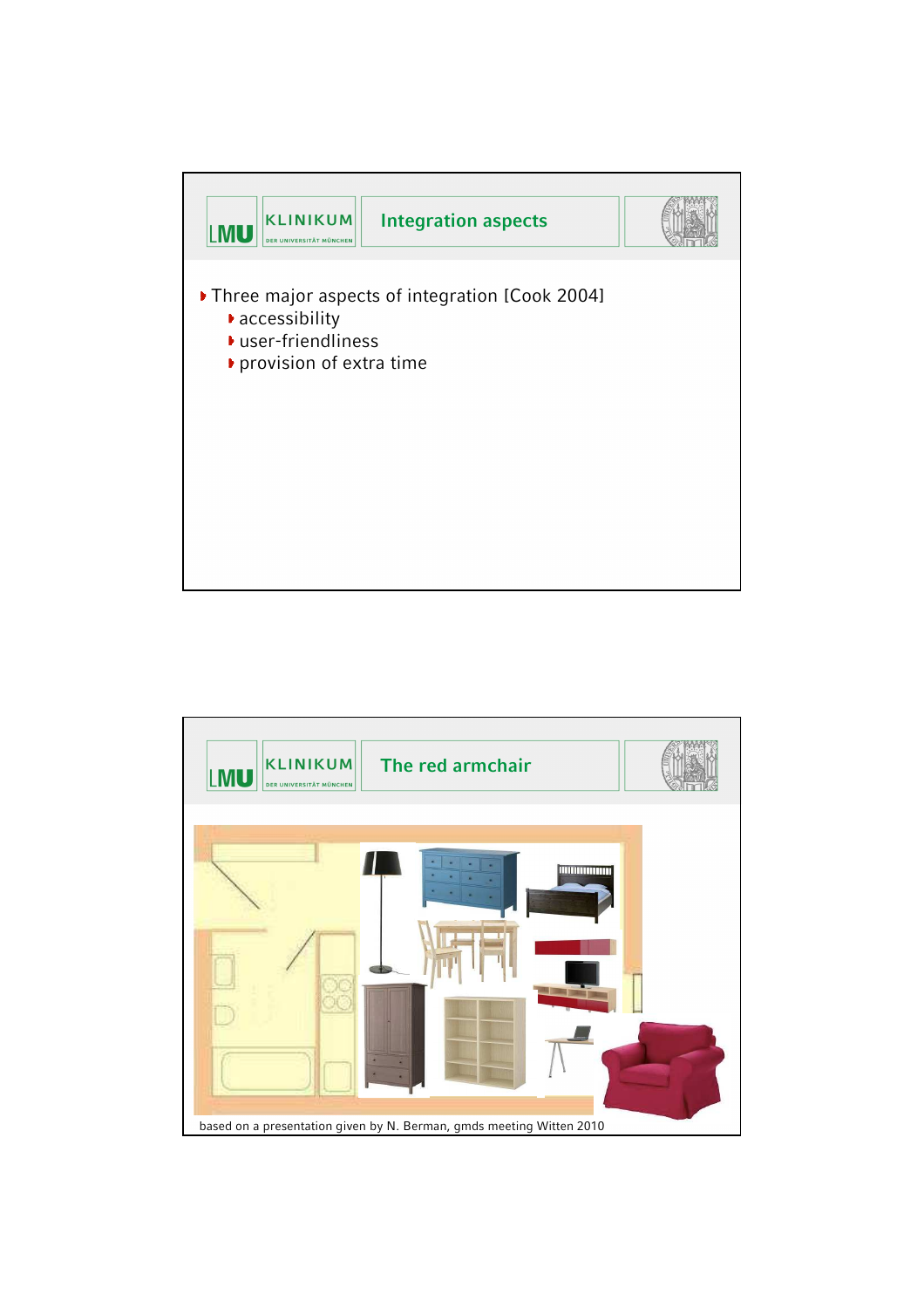

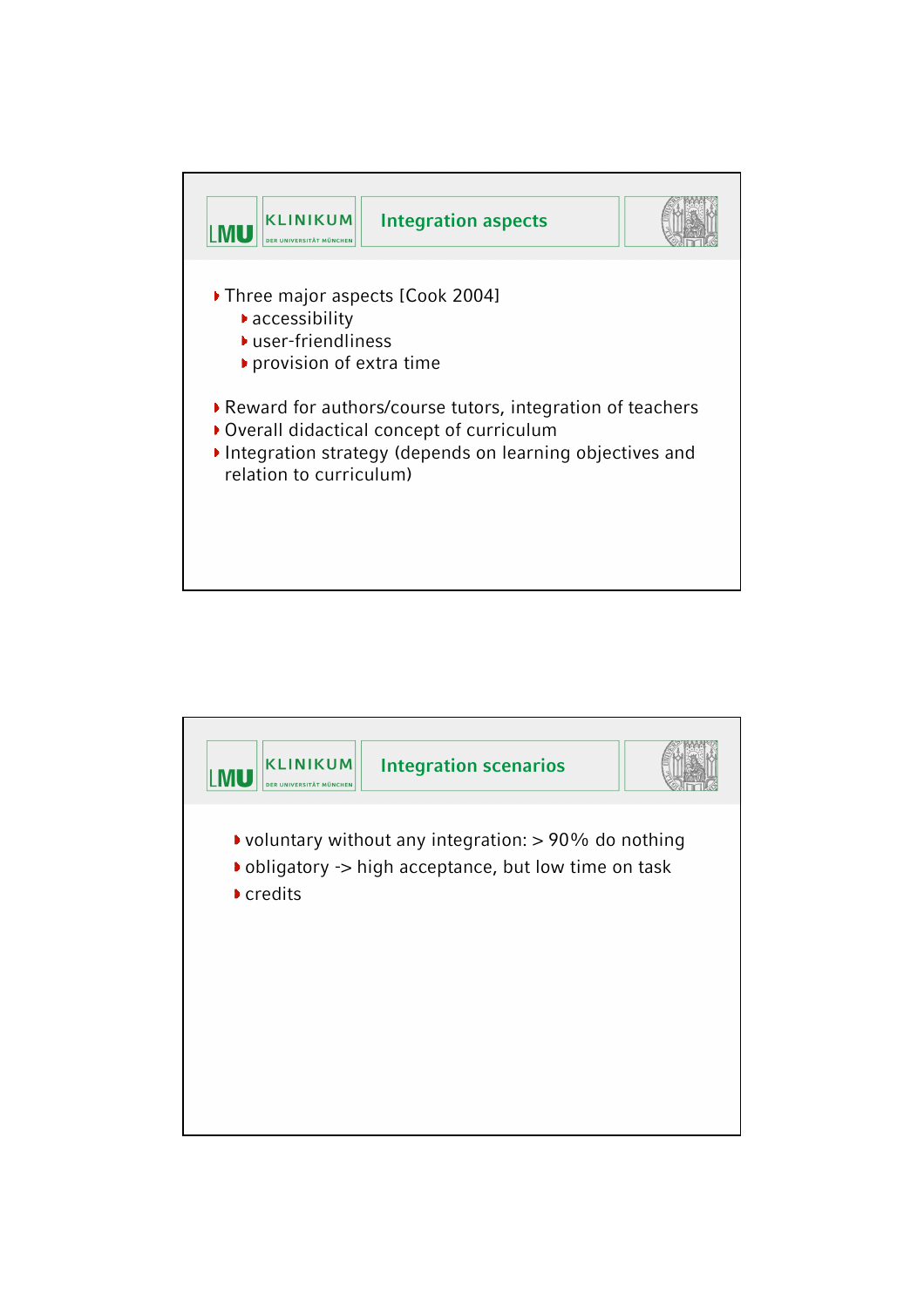

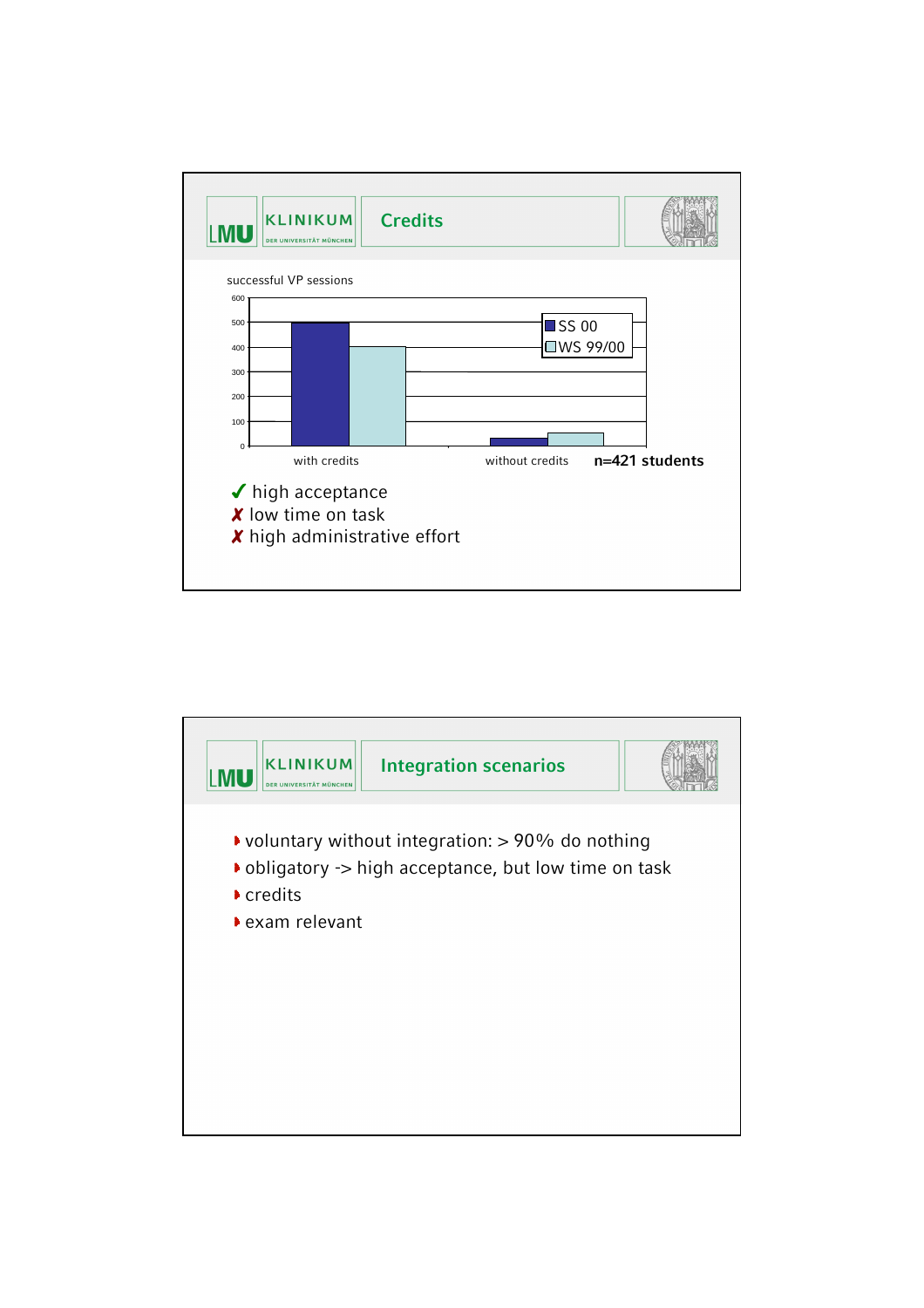

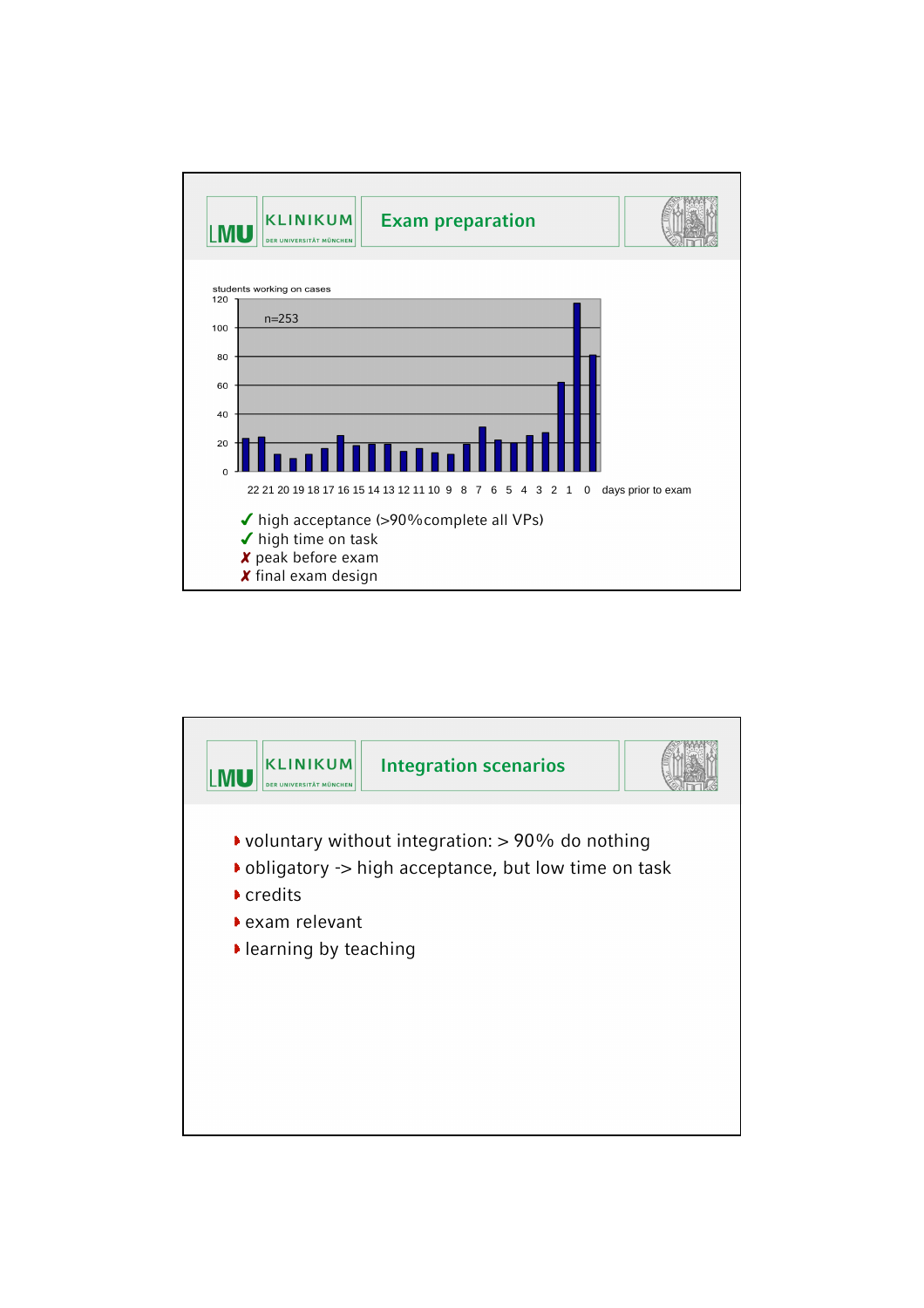

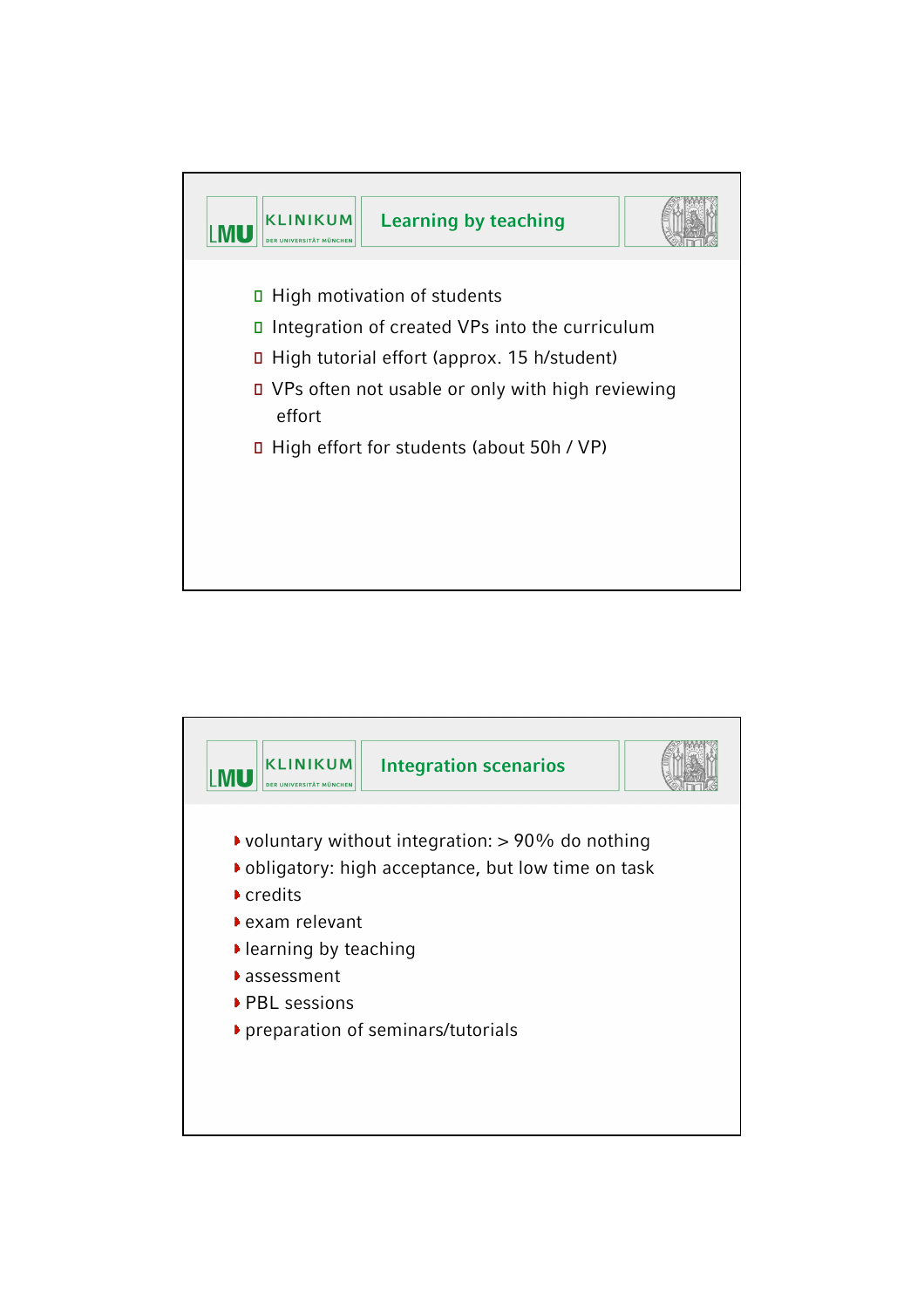